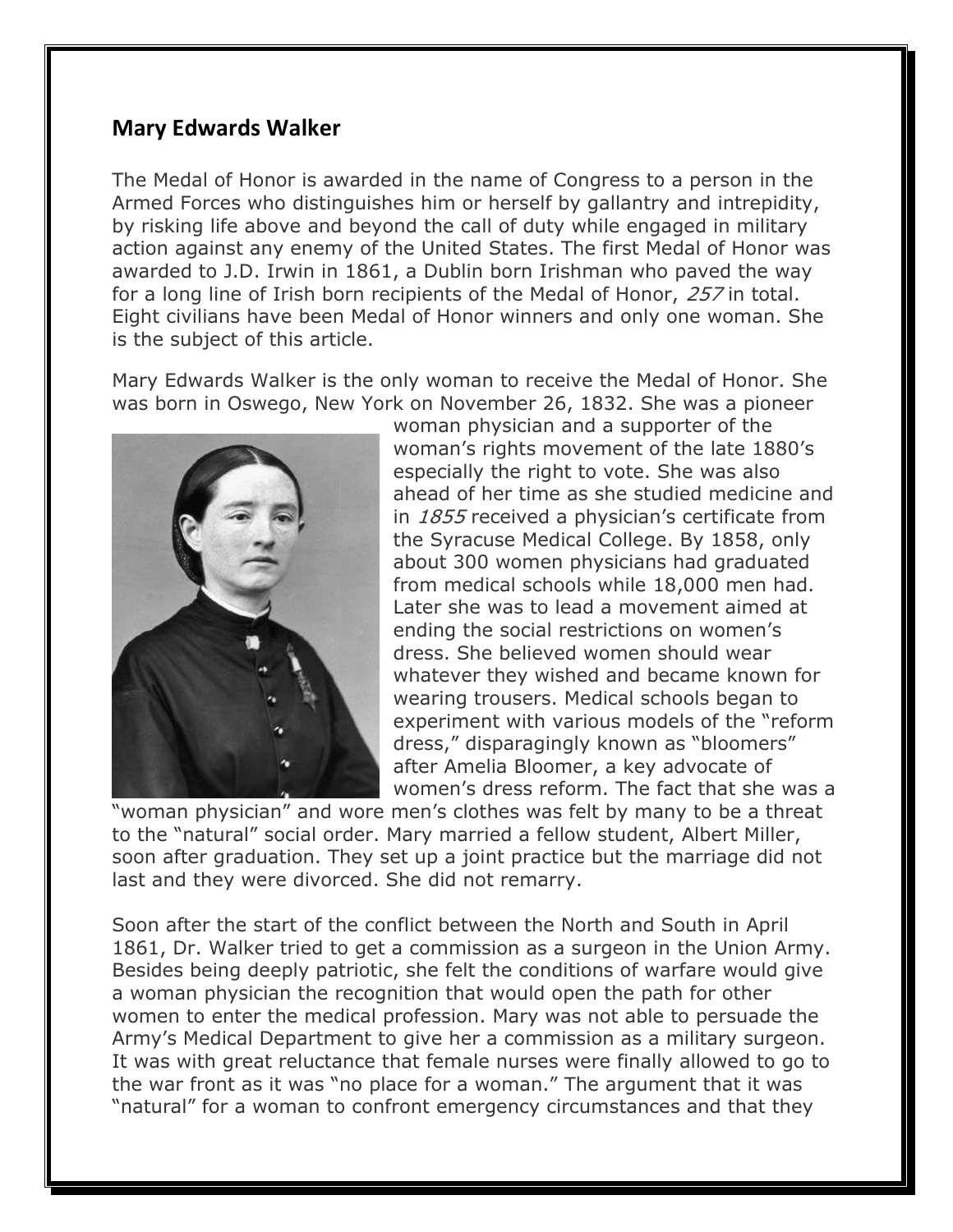would replace the men currently employed as nurses convinced the Army Medical Department to allow women to work in military hospitals at the front lines. But in the case of women physicians it was not believed that it was natural for a woman to perform surgery or even perform a physical exam especially if the patient was a soldier and a man. In the fall of 1861 Dr. Walker was able to get a position as a temporary, voluntary, and noncommissioned doctor under a surgeon at a hospital that treated wounded and sick Indiana troops. She spent two months at the Indiana Military Hospital where she performed all the duties of a medical doctor including assisting at operations. Finally she was compelled to leave since she was an unpaid volunteer and had used up all her funds. Dr. Green, her supervisor, offered to share a part of his salary, but she declined as she felt he needed it for his family. She went home to Oswego but returned to Washington at the end of 1862. Late in the fall, she headed for the Warrenton, Virginia, encampment of the Army of the Potomac commanded by General Burnside, where with the permission of the medical director, she treated the wounded and sick veterans of the Second Battle of Bull Run and the Battle of Antietam. After convincing the authorities in Washington that the soldiers would receive better medical care in Washington, General Burnside assigned her to accompany the wounded to Washington. After delivering Burnside's troops to Washington, she left for Fredericksburg, Virginia where she was directed by the managing surgeon "to take any cases I chose and dress them preparitory (sic) to sending them to Washington." A Dr. Preston King, who had been with her at Fredericksburg, wrote to the federal government an account of her work with the troops, describing her as "physician and surgeon" and requesting some compensation for all she had done. At this time the Government did employ up to 5,500 contract surgeons who remained as civilians but received the pay of first lieutenants. No compensation was granted to Mary Walker.

Back in Washington, Dr. Walker devoted her time and energies to establishing homes for women who sought to care for sick or wounded soldiers. Again she returned to the battle front to assist the wounded soldiers of the Battle of Chickamunga, in Cumberland, Tennessee. The surgeon-in-charge refused to employ Mary as anything but a nurse. Her work with the wounded was recognized by General George H. Thomas, Commander of the Army of the Cumberland, who became her champion. Eventually General Thomas was able to assign Dr. Walker as a civilian contract surgeon under the command of Colonel Dan McCook, stationed at Gordon's Mills near Chattanooga. Dr. Walker's duties as a contract surgeon were limited as the soldiers were in relatively good health, but the civilians in the surrounding areas near Chattanooga had suffered as a consequence of the recent battles. Dr. Walker, with Colonel McCook's permission, spent a good deal of her time carrying supplies out into the community and treating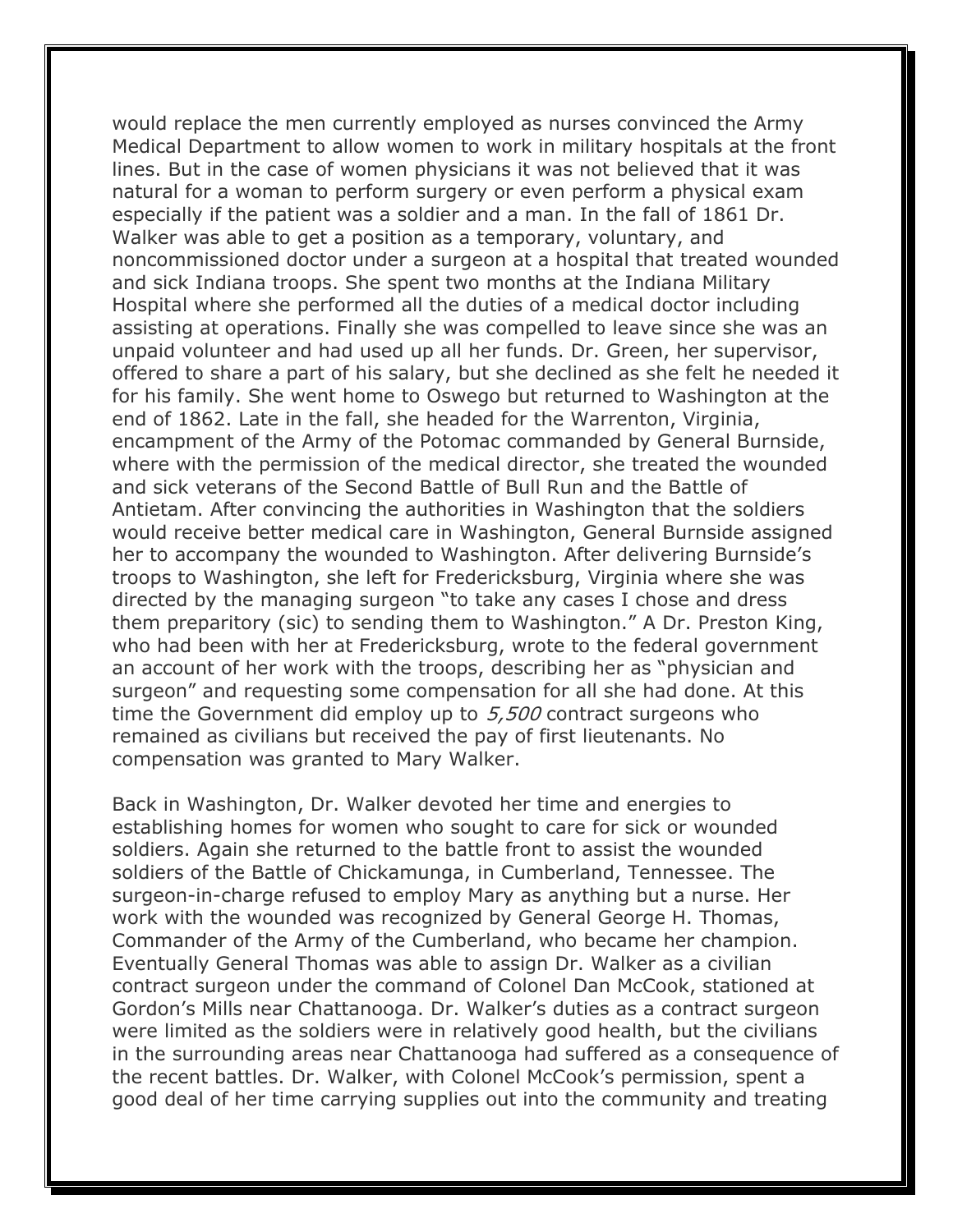medical cases as needed.

On April 10, 1864, only two months after her assignment to the 52'Ohio, Walker was captured by the Confederacy when she went too deeply into enemy territory. Unable to determine what to do with Dr. Walker, Confederate officers assigned her to a prison camp in Richmond to await an exchange as a prisoner-of-war. After four months, Dr. Walker was exchanged, but her health had deteriorated to a state where she lost sixty pounds and her eyes and vision were impaired, which affected her ability to practice medicine in the postwar years. Walker returned to Washington to recover her health and to plan for her future. She returned to the army, still as a contract surgeon, but as the surgeon-in-charge to the Louisville Female Military Prison which housed Confederate women arrested for spying and other anti-Union activities. In March 1865, harassed by her many opponents who never forgave her gender, she requested a transfer to the battle front. Request denied, she spent the final weeks of the war in Clarksville, Tennessee in charge of an orphan asylum and refugee home. On May 5, 1865, her longtime opponent in the Army Medical Department, Dr. George Cooper, advised her that her services were no longer needed. Dr. Cooper had never accepted Mary Walker's credentials as a doctor.

Dr. Walker did not return home but instead pursued a commission as a peacetime military surgeon on the basis of her contributions during the war. Her supporters and opponents sent letters to President Andrew Johnson who assigned the final decision to the Judge Advocate General J. Holt of the War Department of Military Justice. His opinion was that she not be granted a commission because of her failure to pass Dr. Cooper's board of examiners who felt that, although she was not qualified as a doctor, she should be given a reward for her services on behalf of the Union. Accordingly, on November 11, 1865 President Johnson signed a bill to present Mary Edwards

Walker with the Congressional Medal of Honor for Meritorious Service.

Dr. Walker was delighted with the medal and wore it on her lapel throughout the rest of her life. As usual with Dr. Walker, her medal was not to be permanent as it was revoked along with the medals of 910 recipients. It had been found that a number of medals had been awarded under unusual terms. In one case a number of men from Maine were offered the medal to reenlist. At long last, in 1977 Mary Walker's medal was reinstated by President Jimmy Carter.